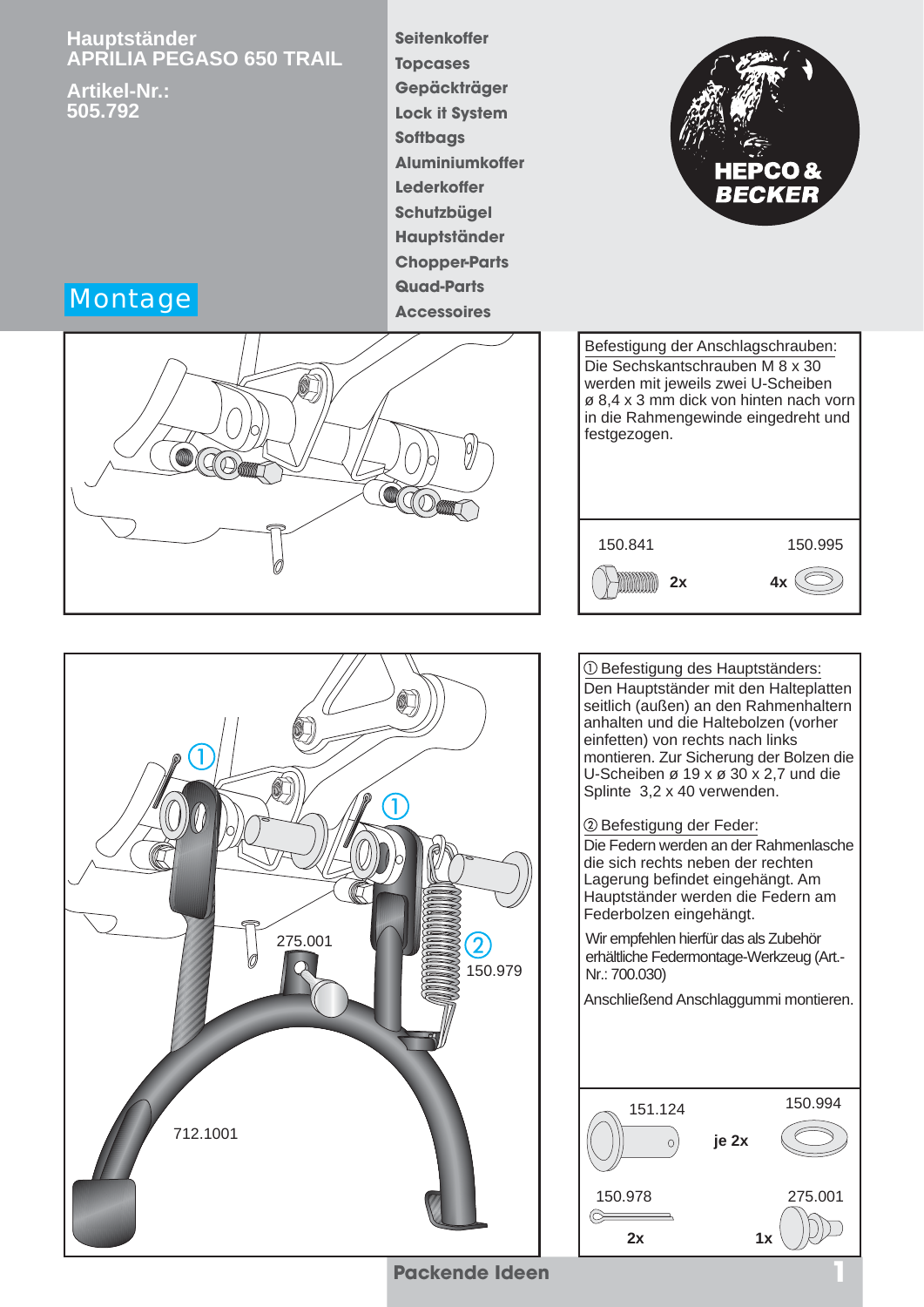| <b>Hauptständer</b><br><b>APRILIA PEGASO 650 TRAIL</b><br><b>Artikel-Nr.:</b><br>505.792<br><b>Montage</b> | <b>Topcases</b><br><b>Softbags</b><br><b>Lederkoffer</b><br><b>Quad-Parts</b><br><b>Accessoires</b>                                                                                           | <b>Seitenkoffer</b><br>Gepäckträger<br><b>Lock it System</b><br><b>Aluminiumkoffer</b><br><b>HEPCO&amp;</b><br><b>BECKER</b><br>Schutzbügel<br>Hauptständer<br><b>Chopper-Parts</b> |                                                                                                                                                                                                                                                             |
|------------------------------------------------------------------------------------------------------------|-----------------------------------------------------------------------------------------------------------------------------------------------------------------------------------------------|-------------------------------------------------------------------------------------------------------------------------------------------------------------------------------------|-------------------------------------------------------------------------------------------------------------------------------------------------------------------------------------------------------------------------------------------------------------|
|                                                                                                            | Stück Bestellnr.<br>1<br>$\frac{2}{2}$<br>151.124<br>150.994<br>150.995<br>4<br>$\overline{2}$<br>150.841<br>$\overline{2}$<br>150.978<br>$\overline{1}$<br>150.979<br>$\mathbf 1$<br>275.001 | 712.1001                                                                                                                                                                            | Der Bausatz umfaßt die folgenden Teile:<br>Bezeichnung<br>Hauptständer<br>Lagerbolzen 17,7 x ø40<br>U-Scheibe<br>ø19 x ø30 x 2,7<br>U-Scheibe $\varnothing$ 8,4 x 3<br>Sechskantschraube<br>M 8 x 30<br>Splint 3,2 x 40<br>Federsatz Typ 5<br>Anschlaggummi |

**Bitte kontrollieren Sie nun die Funktionalität Ihres Hauptständers und überprüfen Sie die Festigkeit aller montierten Teile.**

**Nehmen Sie das Motorrad vom Hauptständer und kontrollieren Sie den Hauptständer nach der Montage auf das selbstständige Hochklappen in die obere Endlage.**

Allgemein:

Alle vom Motorrad gelösten Schrauben sind gemäß Herstellerangaben wieder zu montieren, oder mit von HEPCO & BECKER gelieferten Schrauben zu ersetzen. Falls nicht anderweitig definiert, diese Schrauben mit folgenden Werten anziehen:

M 6 - 9,6 Nm M 8 - 23 Nm M 10 - 46 Nm

Gegebenfalls Schrauben mit flüssiger Schrauben-Sicherung einkleben. Prüfen Sie nach 50 km alle Verbindungen auf festen Sitz. Die Kurvenfreiheit kann durch einen Hauptständer eingeschränkt werden.



**Hepco & Becker GmbH An der Steinmauer 6**

**D-66955 Pirmasens**

**Tel.: 06331 - 1453 - 100 Fax: 06331 - 1453 - 120 eMail: vertrieb@hepco-becker.de www.hepco-becker.de**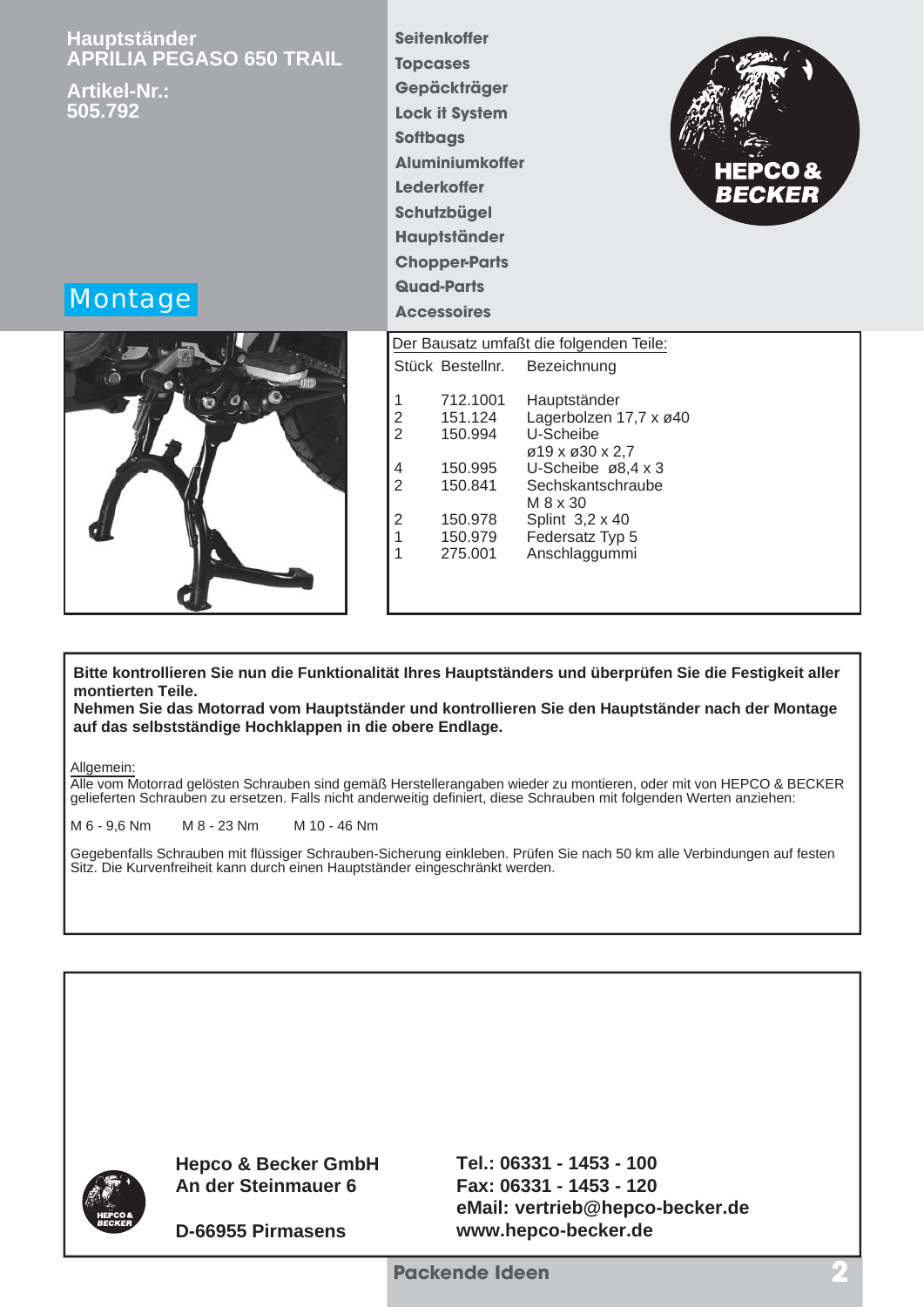#### **Centre stand APRILIA PEGASO 650 TRAIL**

**Item-No.: 505.792**

**Side cases Top cases luggage frames Lock it system Softbags Aluminium luggage Leather luggage Protection bars Center stands Chopper parts Quad parts Accessories**



## Assembling instructions









**Luggage ideas.**